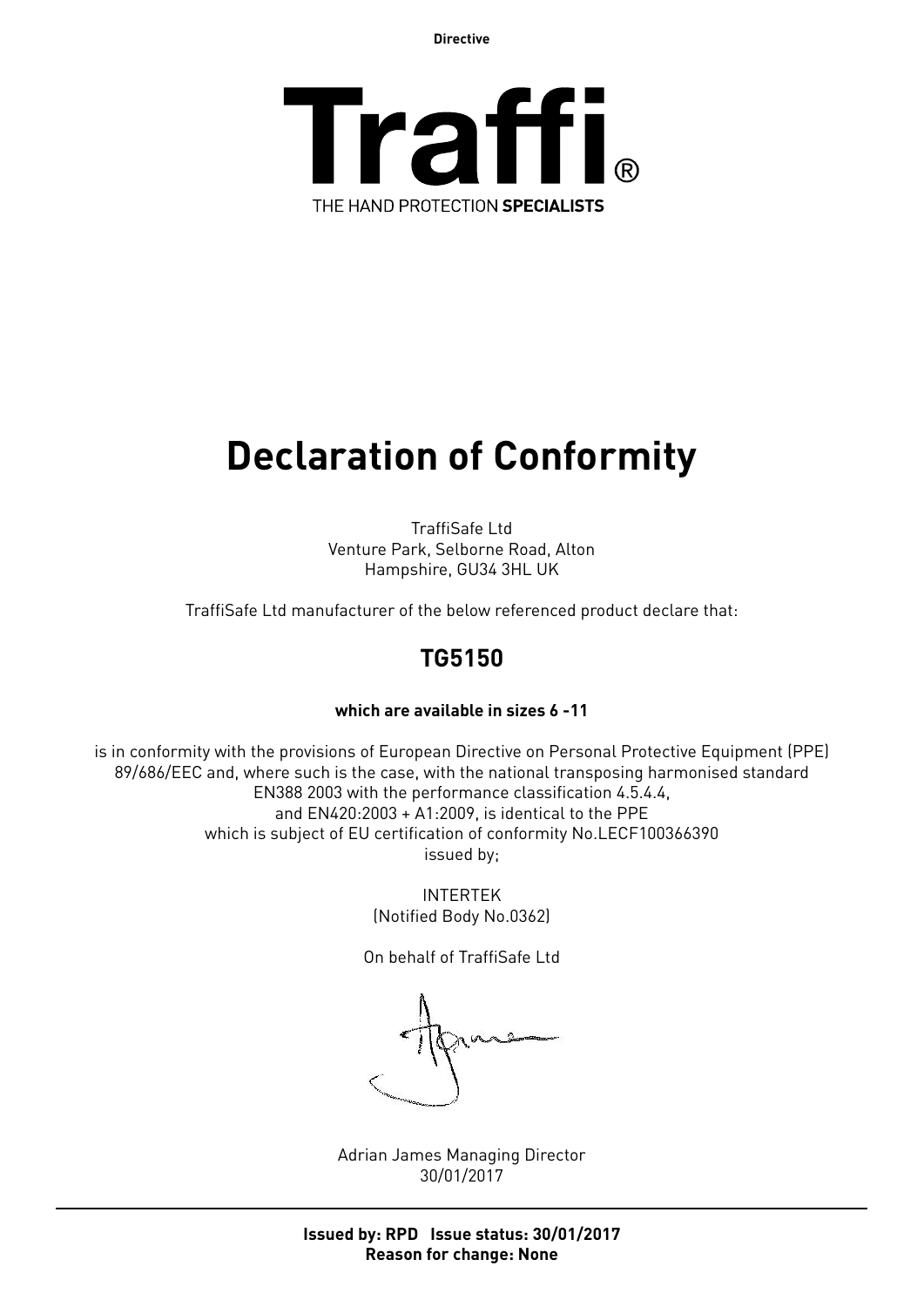**Regulation**



## **Declaration of Conformity**

Annex IX of PPE Regulation (EU) 2016/425) 12-5HC-3-B, Category II

TraffiSafe Ltd Venture Park, Selborne Road, Alton Hampshire, GU34 3HL UK

TraffiSafe Ltd manufacturer of the below referenced product declare that:

### **TG5150**

#### **which are available in sizes 6 -11**

is in conformity with the relevant Union haromisation legislation (EU) 2016/425 where such is the case, with national standard transposing harmonised standard EN388 2016 with the performance classification 4.X.4.4.C, and EN420:2003 + A1:2009, is identical to the PPE which is subject of EU certification of conformity No.0321/11133-01/E01-01 issued by;

> SATRA (Notified Body No.0321)

On behalf of TraffiSafe Ltd

Adrian James Managing Director 09/04/2019